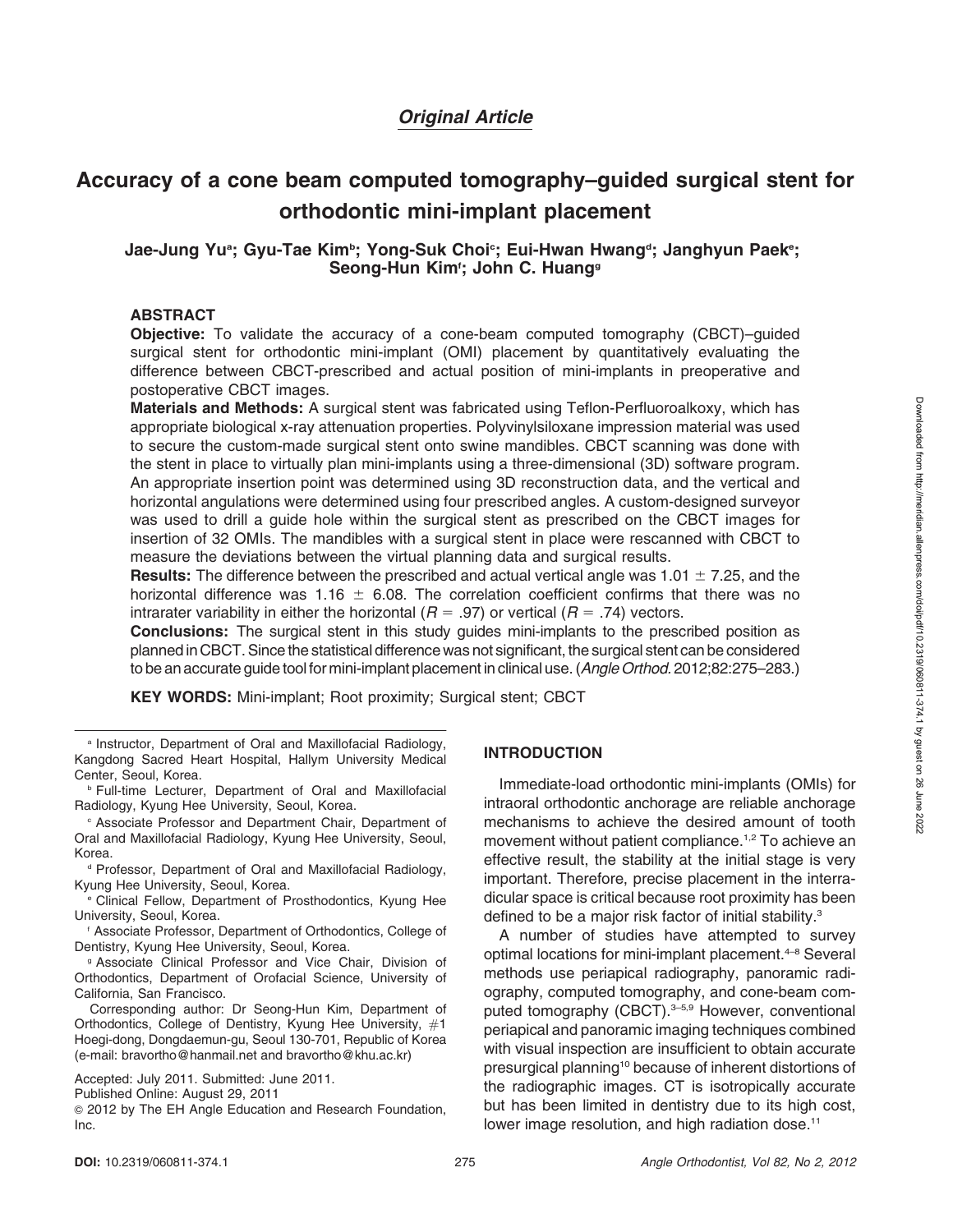

Figure 1. (A) Template for newly developed cone-beam computed tomography–assisted surgical stent for orthodontic mini-implant placement (numerical values are linear measurements in millimeters). (B–D) Actual surgical guide stent.

The recently developed CBCT has overcome many of the limitations of conventional dental radiographic techniques by providing reasonable tissue contrast, minimizing blurring and overlapping of adjacent teeth, and offering orthogonal views by eliminating projection artifacts. Additional advantages of CBCT include reduced cost and significant reduction of radiation exposure compared with typical medical CT devices.<sup>12</sup>

The clinical application of CBCT in fabricating an OMI surgical stent allows for more accurate and safe placement of OMIs in the interradicular spaces of the alveolar area. Therefore, several surgical guide systems have been developed to obtain safer mini-implant insertion between teeth roots, avoiding accidents and complications. One method used to obtain an accurate surgical guide is stereolithography, but this procedure requires elaborate technology, great complexity, and high cost.<sup>5,13,14</sup> Other surgical guides can be handmade, but stent accuracy is directly dependent on presurgical radiographic standardization to avoid oblique projections and distorted radiographic images, which will lead to mistaken interpretations about a putative safe insertion site.<sup>3,4,7</sup>

Downloaded from http://meridian.allenpress.com/doi/pdf/10.2319/060811-374.1 by guest on 26 June 2022

Downloaded from http://meridian.allenpress.com/doi/pdf/10.2319/060811-374.1 by guest on 26 June 2022

Choi et al.15 developed a new navigation guide for addressing limitations of existing CBCT guide systems. Using this technique, a surgical stent is custom made from rubber polyvinylsiloxane (PVS) impression material, and the rubber stent and jaw are scanned together using CBCT. The production process is a mathematically calculated process that does not require intermediate steps or additional model making; this geometric algorithm leads to a definitive decision for optimal OMI placement site. Statistically significant differences were not observed between the predictive implant location and actual implant location.

The aim of the present in vitro study was to quantify the accuracy of a system for a CBCT-guided surgical stent for OMI insertion by evaluating the difference between prescribed and actual mini-implant positions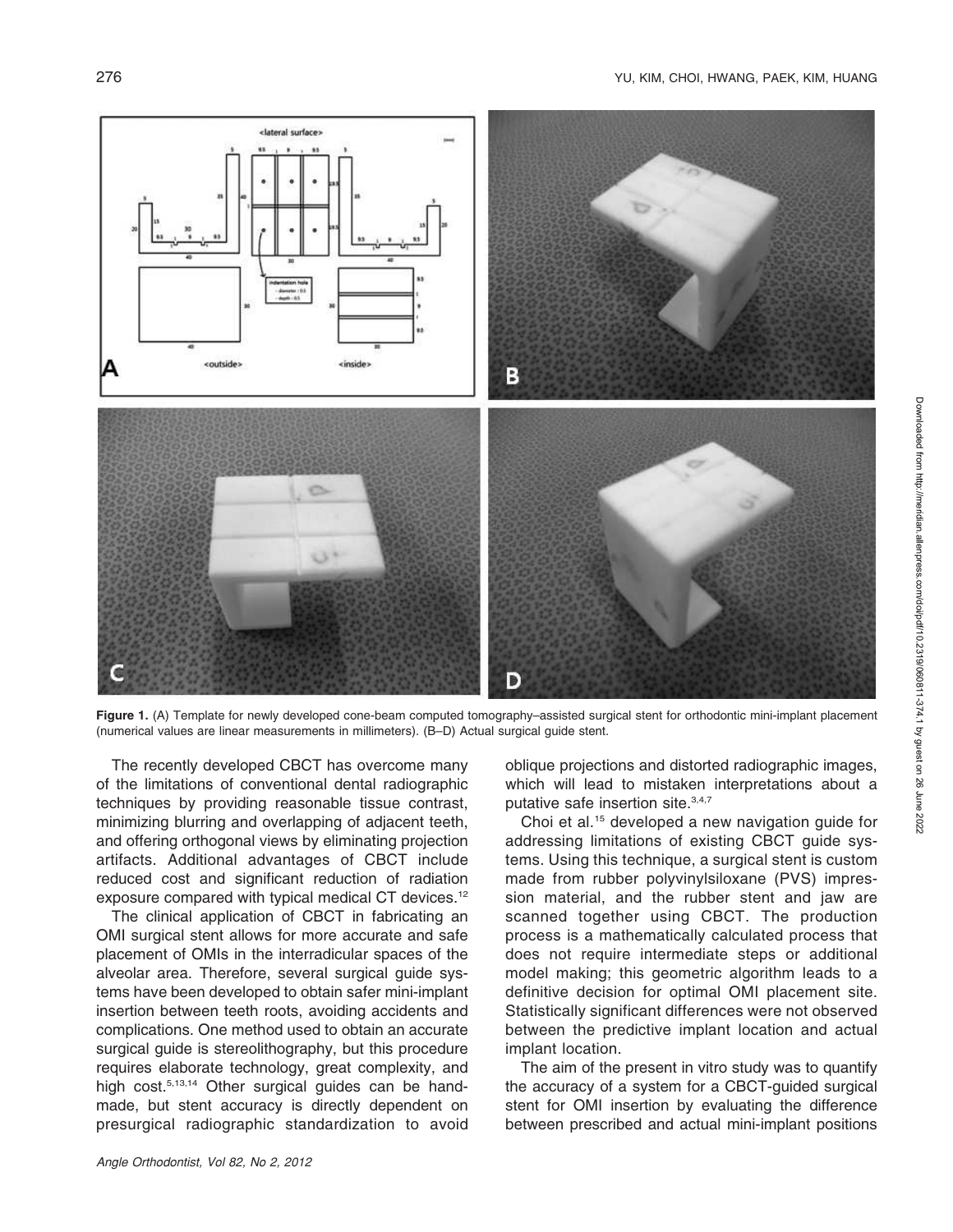

Figure 2. Dental impression was taken using polyvinylsiloxane and trimmed to fit the shape of the surgical stent.

on preoperative and postoperative CBCT scans using swine mandibles.

### MATERIALS AND METHODS

This study did not require approval by the university's Institutional Review Board, and no patients were involved in this research. This study used four mandibles from swine that were killed at approximately 3 months of age. A surgical stent was fabricated using Teflon-Perfluoroalkoxy (PFA) with an appropriate x-ray attenuation and easy handling.14 The lateral surface of the surgical stent has six equally divided parts with an indentation hole marking each center (Figure 1). These indentation holes will be used as geometric landmarks for referencing on the CBCT data set, and conversely it will also be used for transposing spatial information obtained from CBCT imaging to the surgical stent surface. The surgical stent-mandible complex secured using PVS impression material was scanned using an Alphard-3030 CBCT scanner (Asahi Roentgen Ind. Co, Kyoto, Japan), and data were saved in DICOM (digital imaging and communications in medicine) format using the Picture Archiving Communication System (Infinit, Seoul, Korea) at Kyung Hee Dental Hospital (Figure 2). The appropriate OMI insertion point was determined by analyzing multiplanar reconstruction images and three-dimensional (3D) reconstruction data using the OnDemand 3D software program (CyberMed, Seoul, Korea); from this insertion point, the distances to the nearest three adjacent indentation holes were measured (Figure 3). The horizontal OMI insertion point of the bone surface was determined in the middle of the interradicular space or between the mesial and distal root, and the vertical point was the center of the root length. This information is transferred directly to the flat lateral surface of the physical Teflon-PFA surgical guide template by using



Figure 3. (A) The insertion point position for proper orthodontic mini-implant implantation was identified using image slices from cone-beam computed tomography data. (B) On the lateral flat surface of the surgical stent template, linear distances were measured from the insertion point to the three closest indentation holes. This information can be transferred to the physical Teflon-Perfluoroalkoxy surgical guide template by drawing the same circles on the stent using the correlative indentation holes as centers. The intersection of all three circles effectively reproduces the insertion point identified on the computer.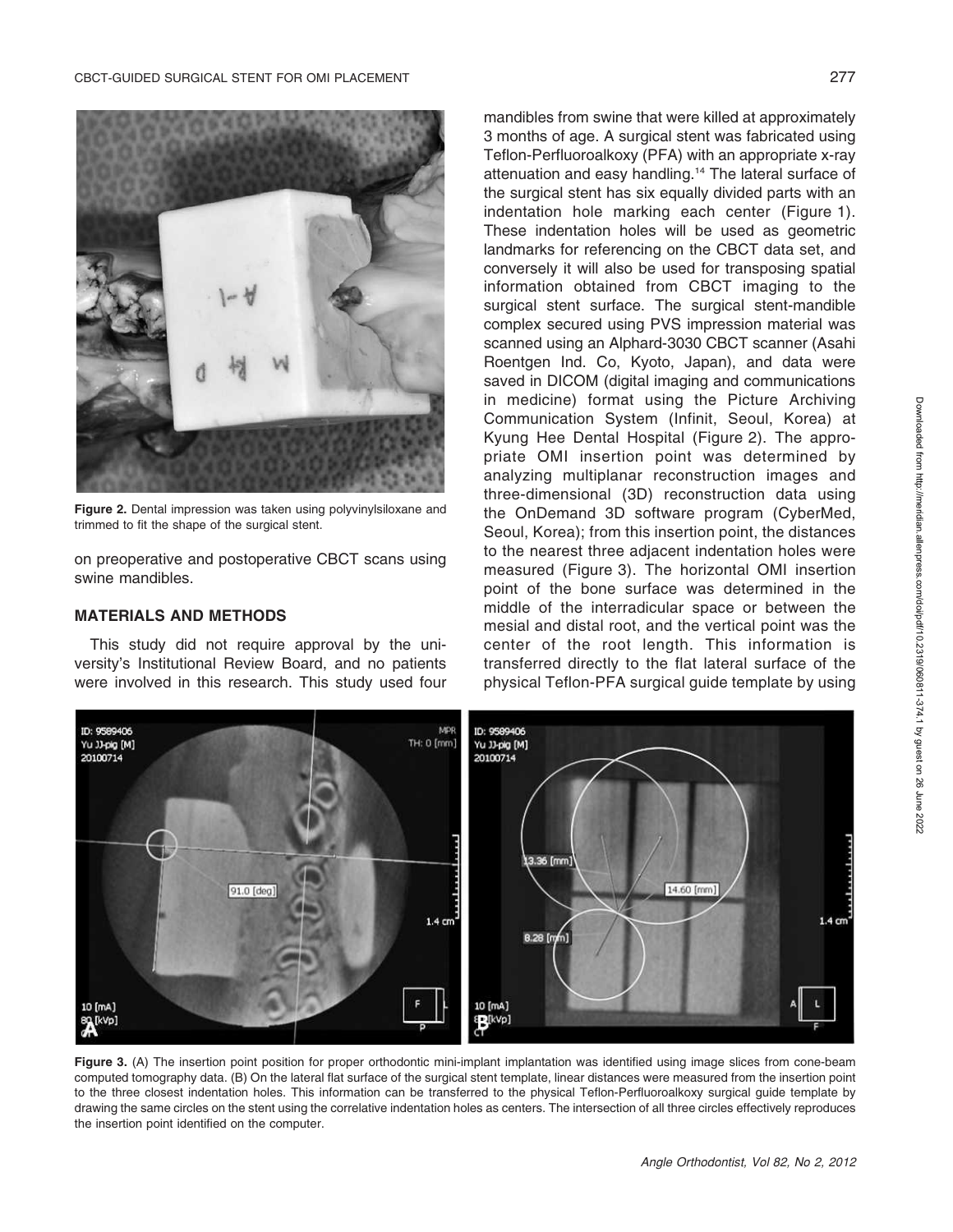

Figure 4. (A) The length of each line was calibrated to a drawing compass. (B) Circular arcs were drawn directly on the surgical guide with each indentation hole as the center. The junction of all three circles created one intersection that reproduces the insertion point for the guide hole specified on the cone-beam computed tomography image.

a compass to draw the same circles on the stent using the correlative indentation holes as centers (Figure 4). The intersection of all three circles effectively reproduces the insertion point that was identified on the computer.

The vertical angulations to the long axis of adjacent teeth were determined at four prescribed angles  $(30^{\circ}, 45^{\circ}, 60^{\circ},$  and  $75^{\circ})$ . The prescribed vertical and horizontal angulations for the surgical stent surface were measured at each angle (Figure 5), and the data were used to decide the bucco-lingual inclination angle and mesio-distal inclination angle. This information was transferred to an aluminum custom-designed surveyor for drilling of the guide hole on the surgical stent. The 2.7-mm-diameter guide hole was designed to minimize any insertion error during OMI placement (Figure 6).

A total of 32 OMIs (screw diameter for bone penetration =  $1.8$  mm; largest diameter =  $2.5$  mm; length  $= 8.5$  mm; C-implant, Cimplant Co, Seoul, Korea) were placed into the bone using a CBCTguided surgical stent with manual drilling (Figure 7). The postoperative swine mandible with surgical stent was rescanned with CBCT to measure the deviations



Figure 5. (A) Measurement of the vertical insertion angle to the stent surface (30°, 45°, 60°, and 75° to the long axis of adjacent tooth). (B) Measurement of the horizontal insertion angle to the stent surface (avoiding root). From this insertion point, the bucco-lingual inclination angle and the mesio-distal inclination angle were decided, and the prescription was transferred to the surgical stent template.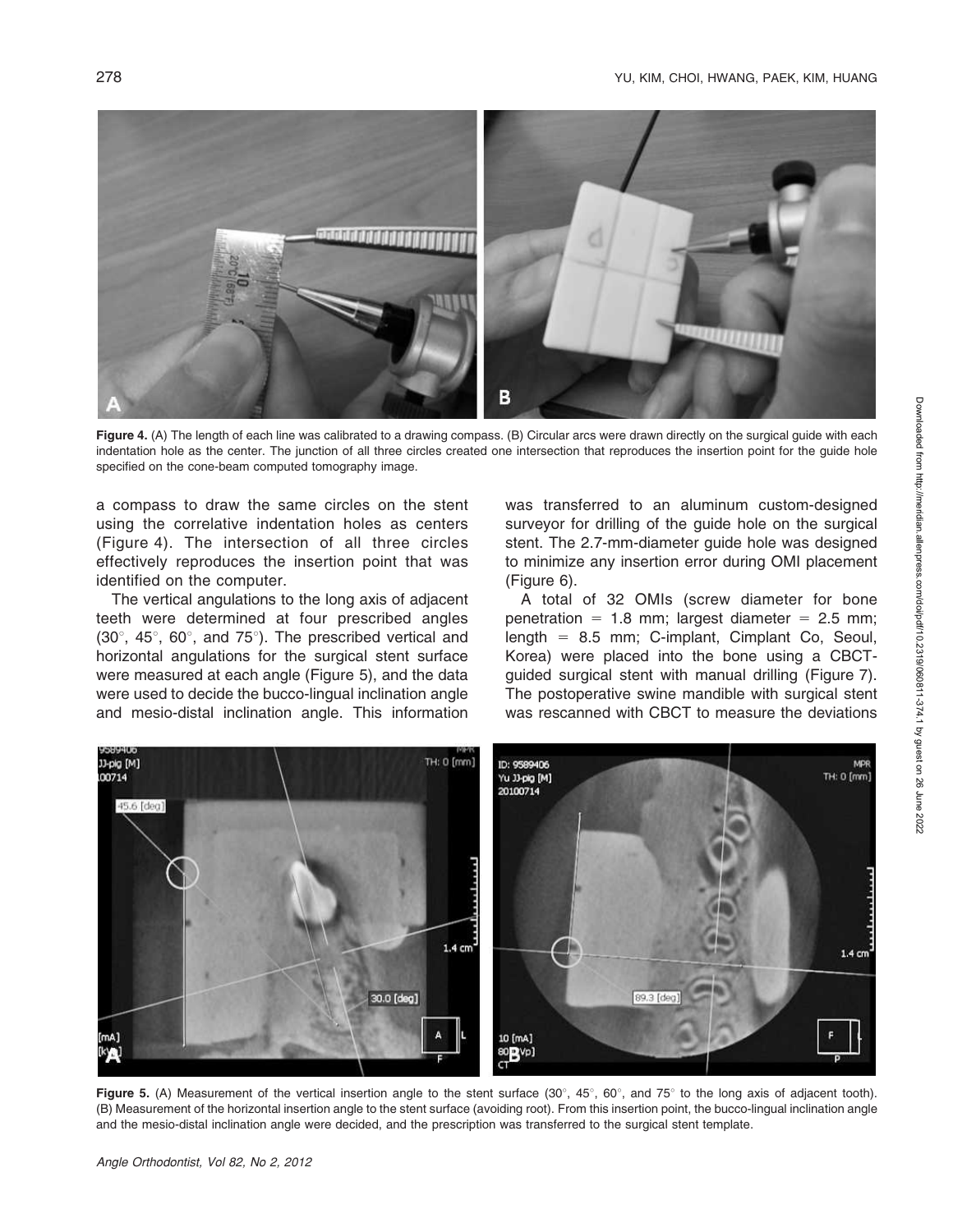

Figure 6. (A) Custom-designed and custom-manufactured surveyor system with rotational ability in all three planes. (B) Surgical stent (\*) was placed in the surveyor system. By using the custom-designed surveyor and a CNC machine, a guide hole was drilled in the surgical stent template according to the prescription angles measured on the cone-beam computed tomography data.

between the virtual planning data and actual surgical outcomes (Figure 8). The same examiner measured the postoperative angulations after 2 weeks to confirm intrarater reliability.

stent, and the mean value differences for each group were evaluated.

# Statistical Analysis

The means and standard deviations of the measurements were calculated using SAS 9.1 software (SAS Korea, Seoul, Korea). A correlation analysis was performed for initial data and recalibrating data. The mean value obtained from prescribed angles versus actual angles was compared using the Student's t-test  $(P < .05)$  to assess the reproducibility of the surgical

### RESULTS

Examining the statistical analysis of measurement error, the correlation coefficient between initial data and recalibrating data is .97 in vertical angulation and .74 in horizontal angulation (Table 1). Raw data results of vertical angulation are presented in Table 2. The difference between the prescribed vertical and actual vertical angulation showed that for the total group mean, the prescribed angle was  $93.06^{\circ}$  compared with an actual mean angle of 94.08 $^{\circ}$  (Table 3). The  $P =$ 



Figure 7. (A) A 1.5-mm-diameter hand drill (drill nose diameter  $= 2.5$  mm). The drill nose diameter is the same as the orthodontic mini-implant (OMI) driver tip. (B) Cone-beam computed tomography–guided surgical stent used to insert a 1.5-mm OMI with a hand drill.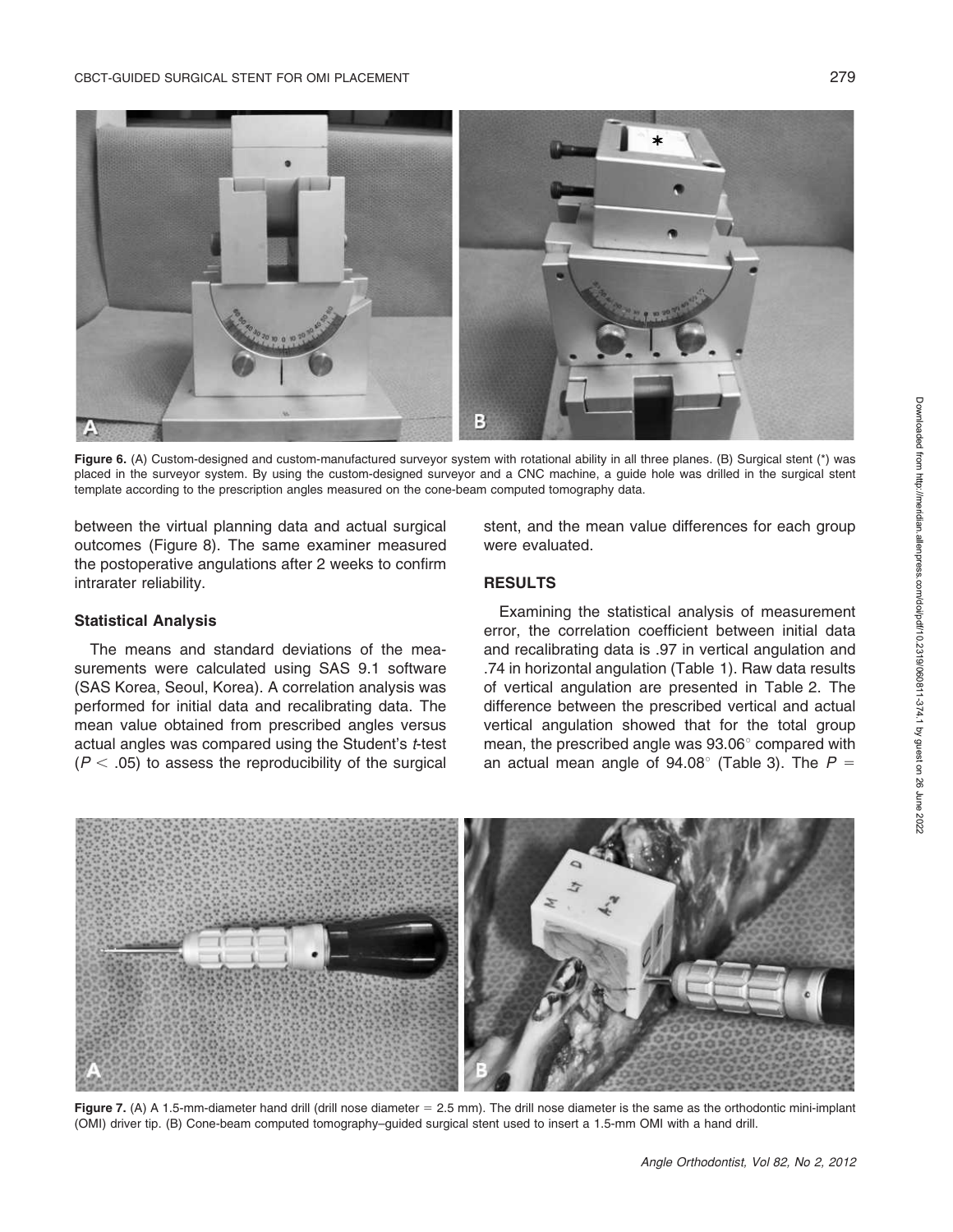

Figure 8. After implantation of the mini-implant, the angle between the long axis of the mini-implant (A) and stent surface (B) was measured to evaluate the reproducibility of the surgical stent. White line indicates planned insertion direction.

.908 value validates that there was no statistically significant difference between prescribed versus actual angulation. All measured values for evaluating the horizontal angulation are presented (Table 4). Focusing on the variation between the prescribed horizontal versus actual horizontal angulation, for the total group the prescribed mean angle was  $90.25^{\circ}$ , and the actual mean angle measured 91.41 $\degree$  (P = .388), so there was no statistically significant difference between the two data sets (Table 5).

#### **DISCUSSION**

Criteria for defining the success of OMI use are as follows: absence of inflammation, absence of clinically detectable mobility, and capability of sustaining the anchorage function as needed throughout the course of orthodontic treatment.16 A common complication is clinical failure of the mini-implant. Surface-treated OMIs have been introduced as firm anchorage systems that can achieve partial osseointegration during treatment.3,17 Many factors have been linked to initial stability of OMIs, including insertion mechanism, thread design, proximity to adjacent root/periodontal structures, OMI length, and OMI angulation.

Table 1. Measurement of Error Between First and Second Time Interval<sup>®</sup>

|               | Mean  | SD    | R      | P Value  |
|---------------|-------|-------|--------|----------|
| Vertical      | 93.34 | 38.35 | .96635 | < 0.0001 |
| Re-vertical   | 91.14 | 38.95 |        |          |
| Horizontal    | 91.68 | 6.27  | .74212 | < 0.0001 |
| Re-horizontal | 90.57 | 5.88  |        |          |

<sup>a</sup> SD indicates standard deviation; R, correlation coefficient.

Kuroda et al.18 published research using twodimensional analysis showing that root proximity was identified as a major risk factor of initial stability for OMIs. However, they used mainly periapical images as their diagnostic aids, which have inherent image distortions depending on x-ray tube angulation. Some CT studies have measured interradicular space for OMIs to assess postsurgical position.<sup>9,19,20</sup> Liou et al.<sup>21</sup> recommend 2 mm of safety clearance between OMI and the dental root; thus, a 1.5-mm-diameter OMI would require 5.5 mm of interradicular septal width to ensure root integrity, making OMI placement impossible in most sites. Contrary to these previous studies, the research on removal torque value by Kim et al.<sup>22</sup> showed that the surface-treated OMI surface can provide stationary anchorage within a narrow interradicular space. Kim et al.,<sup>3</sup> using 3D CBCT to evaluate root proximity of installed C-implants, indicated that root proximity by itself was not a major risk factor for OMI failure but may lead to loss of primary stability and subsequent loosening of the OMI.

Deguchi et al.<sup>23</sup> suggested that angulation of OMI placement increases retention and recommended an angle of approximately  $30^\circ$  to the long axis of the tooth to increase the bone interdigitation of these miniscrews. At an oblique angle, the OMI can attain a longer distance through cortical bone and achieve higher initial stability. However, Byoun et al.<sup>24</sup> suggested that the successful placement of the OMI is more closely related to the diameter and contact point of the miniimplant into the cortical bone surface rather than the insertion angle.

Safety is a major consideration for OMI placement in the bone and can be achieved by ensuring that the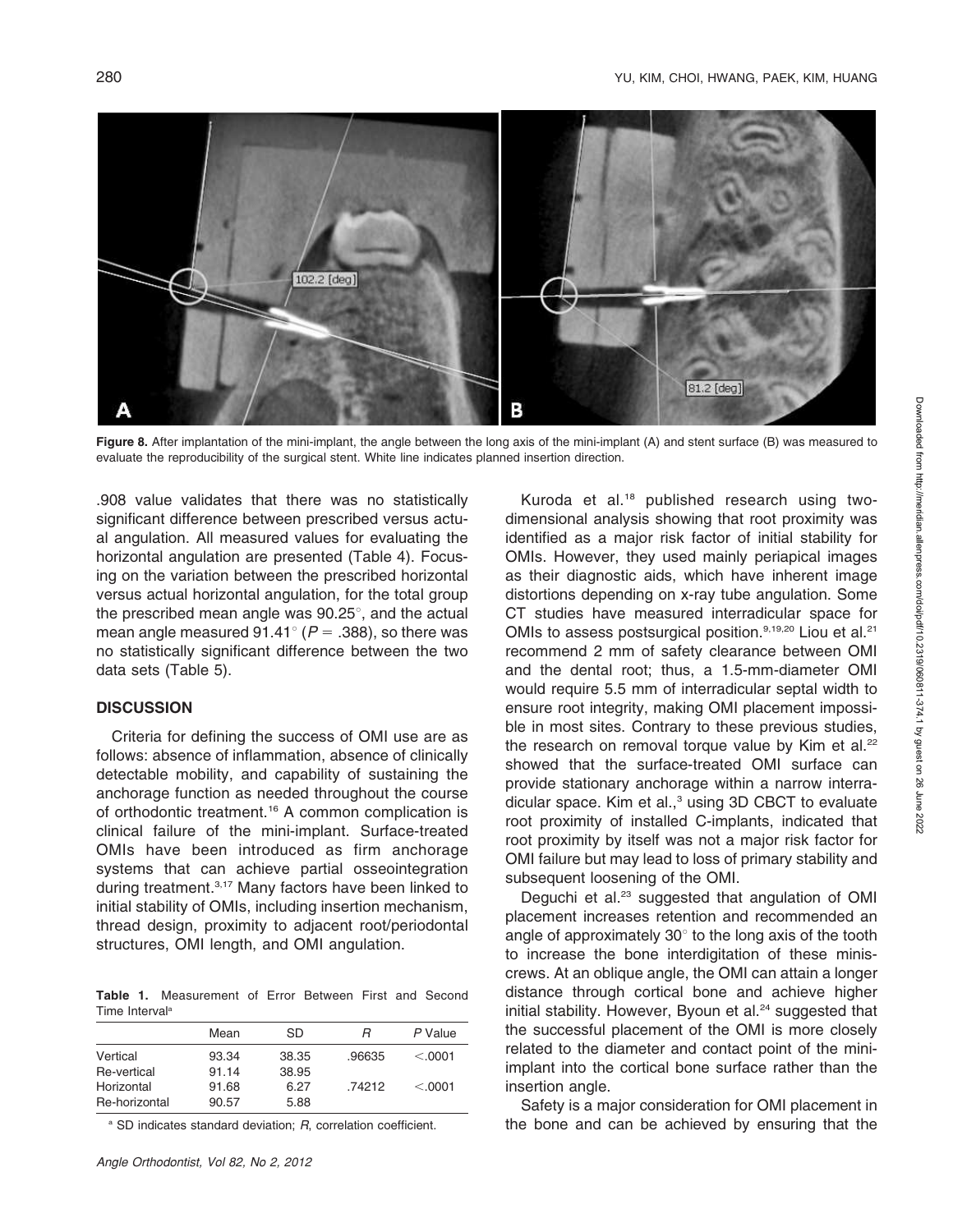| $30^\circ$                        |                               | $45^\circ$                        |                               | $60^\circ$                        |                               | $75^\circ$                        |                               |
|-----------------------------------|-------------------------------|-----------------------------------|-------------------------------|-----------------------------------|-------------------------------|-----------------------------------|-------------------------------|
| Prescribed<br>Angle, <sup>o</sup> | Actual<br>Angle, <sup>o</sup> | Prescribed<br>Angle, <sup>o</sup> | Actual<br>Angle, <sup>o</sup> | Prescribed<br>Angle, <sup>o</sup> | Actual<br>Angle, <sup>o</sup> | Prescribed<br>Angle, <sup>o</sup> | Actual<br>Angle, <sup>o</sup> |
| 44.8                              | 46.1                          | 118.2                             | 124.3                         | 104.1                             | 95.7                          | 86.1                              | 83.7                          |
| 38.8                              | 35.8                          | 52.5                              | 50.7                          | 111.2                             | 106.4                         | 96.5                              | 92.9                          |
| 45.6                              | 41.0                          | 126.4                             | 128.8                         | 113.2                             | 107.3                         | 91.5                              | 97.1                          |
| 34.4                              | 30.3                          | 48.8                              | 39.2                          | 113.2                             | 107.2                         | 96.7                              | 94.4                          |
| 38.3                              | 46.1                          | 43.9                              | 41.3                          | 108.6                             | 107.3                         | 93.2                              | 102.2                         |
| 140.4                             | 144.2                         | 49.8                              | 63.8                          | 119.2                             | 114.4                         | 104.6                             | 132.0                         |
| 137.7                             | 137.8                         | 122.8                             | 122.8                         | 109.5                             | 110.4                         | 95.9                              | 99.1                          |
| 145.2                             | 154.0                         | 130.4                             | 130.1                         | 116.7                             | 122.2                         | 99.7                              | 101.8                         |

Table 2. Summarized Results of Measured Vertical Angulation

proposed OMI site has adequate interradicular space to accommodate the diameter of the mini-implant, thereby avoiding any root damage. Complications during OMI insertion can range from slight root contact causing screw failure to extreme severe root perforation causing pulp damage or tooth loss. Most orthodontists generally place mini-implants without a surgical guide and take only a panoramic radiograph or periapical images for presurgical treatment planning to estimate interradicular space.<sup>3,4,7</sup> When implant installation is done manually without a surgical guide, the implant tends to follow the trajectory of least resistance.10

In this study, CBCT was used to fabricate a surgical stent guide for OMI insertion and then subsequently used to compare the virtual prescribed OMI position relative to the actual OMI installation surgical outcome using the stent. The angular deviations between virtual and actual implant placement in both horizontal and vertical planes were compared using the CBCT data sets. The calculated  $p$  values of the statistical analyses confirmed the null hypothesis stating that there is no difference between virtual and actual surgical OMI positions.

The direct transfer of preoperative planning data to the actual site is extremely complex and difficult. In conventional surgical guide methods, the ideal implantation site is assumed on the gypsum model, which is uniform with the patient's dentition. The success of this method relies highly on the operator's experience. Jabero and Sarment<sup>25</sup> referred to this error as the "missing link." To overcome this error, more accurate surgical guides and methods such as stereolithographic surgical stent, computer-aided design and computer-aided manufacturing, a real-time surgical navigation system, and other tools have been introduced to clinicians, but these protocols require high cost and considerable time. Miyazawa et al.<sup>26</sup> used surgical guides fabricated from dental casts to place OMIs. During the process of altering the site and angulation of the guide tube using CBCT imaging, errors are inevitable because of the lack of correlation between the information from the imaging system onto the guide. Thus, a combination of diagnostic guide and surgical stent with indentation holes directing the miniimplant to the prescribed position was invented in this study.

After CBCT scan, the decision-making process for prescription of mini-implant location using information drawn from multiplanar reconstruction images was performed with the following sequence: (1) determine the insertion site, (2) measure the distance from the insertion site to the adjacent three indentation holes for guide hole formation and subsequent determination of guide hole direction, and (3) define the diameter and depth of mini-implant. The mesio-distal angle and bucco-lingual angles were measured at the insertion point, and the data were transferred onto the surgical stent. A distinct advantage of this method over a conventional surgical guide is the direct transposition of geometric data from the computer to the surgical stent. From this study, an accurate guide hole can be formed using a newly developed surveyor that transfers prescription angle from CBCT scan to surgical stent. Thus, this study provided a new application of the conventional CBCT-based navigation guide for the OMI.

Table 3. Comparison Between Prescribed and Actual Measurement of the Vertical Insertion Angle

|                      |        | <b>Prescribed Angle</b> |                 | <b>Actual Angle</b> |           |         |
|----------------------|--------|-------------------------|-----------------|---------------------|-----------|---------|
| Group                | Mean   | SD                      | (Mean $\pm$ SD) | Mean                | <b>SD</b> | P Value |
| Total ( $N = 32$ )   | 93.06  | 34.13                   | $1.01 \pm 7.25$ | 94.08               | 35.74     | .908    |
| $30^{\circ}$ (n = 8) | 78.15  | 52.28                   | $1.26 \pm 5.19$ | 79.41               | 55.0      | .963    |
| $45^{\circ}$ (n = 8) | 86.6   | 40.67                   | $1.02 \pm 6.89$ | 87.63               | 42.26     | .961    |
| $60^{\circ}$ (n = 8) | 111.96 | 4.75                    | $-3.1 \pm 4.51$ | 108.86              | 7.54      | .342    |
| $75^{\circ}$ (n = 8) | 95.52  | 5.51                    | $4.8 \pm 10.08$ | 100.4               | 14.07     | .385    |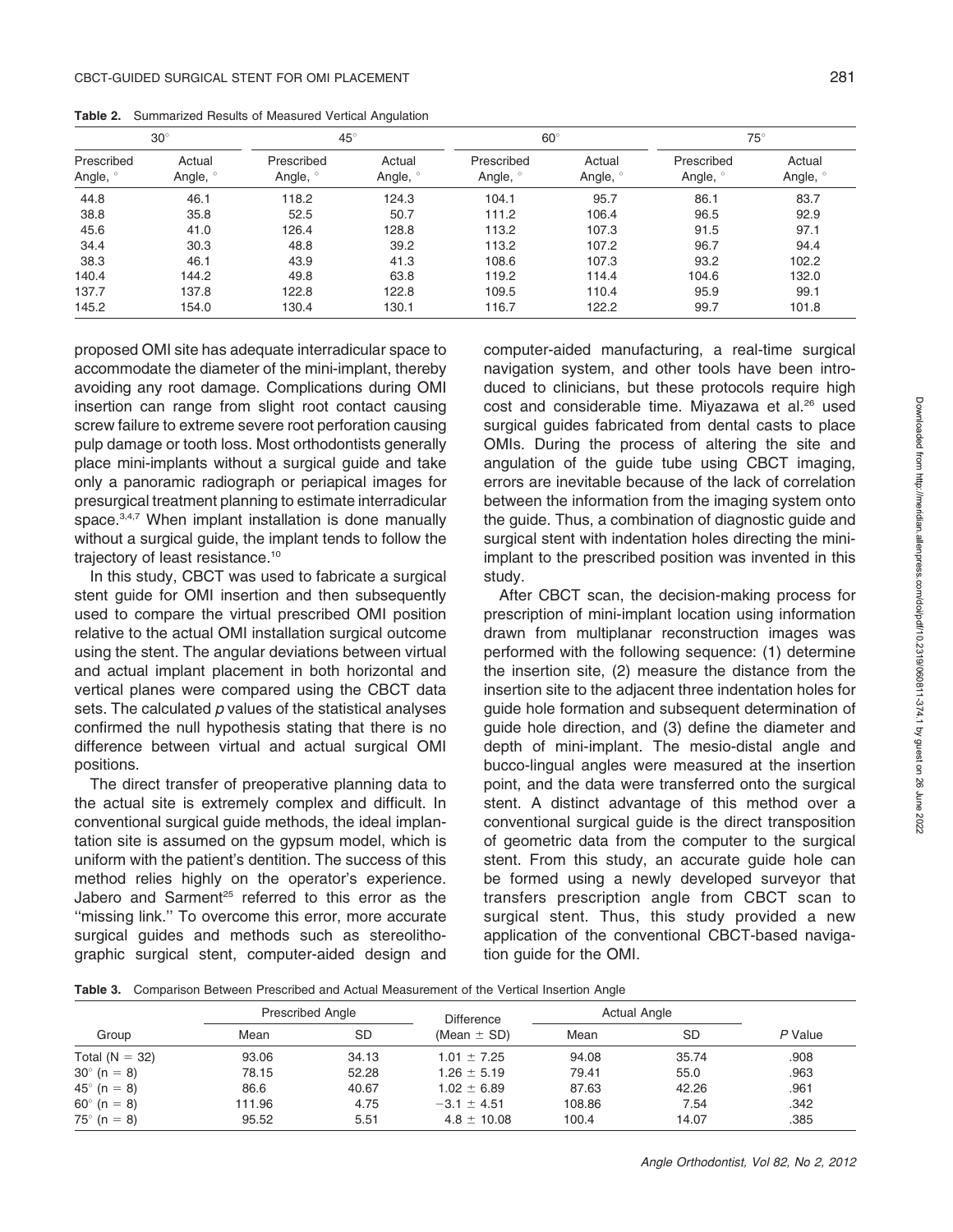| $30^\circ$                        |                               | $45^\circ$                        |                  | $60^\circ$                        |                               | $75^\circ$                        |                               |
|-----------------------------------|-------------------------------|-----------------------------------|------------------|-----------------------------------|-------------------------------|-----------------------------------|-------------------------------|
| Prescribed<br>Angle, <sup>o</sup> | Actual<br>Angle, <sup>o</sup> | Prescribed<br>Angle, <sup>o</sup> | Actual<br>Angle, | Prescribed<br>Angle, <sup>o</sup> | Actual<br>Angle, <sup>o</sup> | Prescribed<br>Angle, <sup>o</sup> | Actual<br>Angle, <sup>o</sup> |
| 100.4                             | 94.0                          | 94.6                              | 100.0            | 88.6                              | 85.8                          | 84.3                              | 87.9                          |
| 90.56                             | 96.1                          | 89.2                              | 90.8             | 89.6                              | 96.2                          | 84.9                              | 93.4                          |
| 89.3                              | 85.8                          | 94.6                              | 98.7             | 84.7                              | 97.7                          | 91.0                              | 94.8                          |
| 88.9                              | 88.4                          | 84.4                              | 81.5             | 100.7                             | 94.7                          | 84.6                              | 90.1                          |
| 93.1                              | 90.2                          | 92.5                              | 93.4             | 94.1                              | 100.6                         | 96.1                              | 98.8                          |
| 85.8                              | 98.9                          | 88.5                              | 88.8             | 94.6                              | 93.6                          | 95.5                              | 81.3                          |
| 88.6                              | 100.4                         | 84.8                              | 88.0             | 91.5                              | 89.9                          | 83.9                              | 80.4                          |
| 89.5                              | 89.0                          | 86.6                              | 85.7             | 90.7                              | 85.7                          | 91.8                              | 86.2                          |

Table 4. Summarized Results of Measured Horizontal Angulation

|  | Table 5. Comparison Between Prescribed and Actual Measurement of the Horizontal Insertion Angle |  |  |  |  |
|--|-------------------------------------------------------------------------------------------------|--|--|--|--|
|--|-------------------------------------------------------------------------------------------------|--|--|--|--|

|                      | <b>Actual Angle</b><br><b>Prescribed Angle</b><br><b>Difference</b> |           |                 |       |           |         |
|----------------------|---------------------------------------------------------------------|-----------|-----------------|-------|-----------|---------|
| Group                | Mean                                                                | <b>SD</b> | (Mean $\pm$ SD) | Mean  | <b>SD</b> | P Value |
| Total ( $N = 32$ )   | 90.25                                                               | 4.55      | $1.16 \pm 6.08$ | 91.41 | 5.91      | .383    |
| $30^{\circ}$ (n = 8) | 90.77                                                               | 4.38      | $2.08 \pm 7.26$ | 92.85 | 5.30      | .407    |
| $45^{\circ}$ (n = 8) | 89.40                                                               | 4.12      | $1.24 \pm 3.00$ | 90.64 | 6.54      | .658    |
| $60^{\circ}$ (n = 8) | 91.81                                                               | 4.77      | $1.21 \pm 6.71$ | 93.02 | 5.45      | .643    |
| $75^{\circ}$ (n = 8) | 89.01                                                               | 5.19      | $0.1 \pm 7.39$  | 89.11 | 6.46      | .973    |

For this CBCT-assisted OMI stent fabrication process, some potential sources of error include data from the CBCT scan (eg, patient movement causing blurriness of images), transposing the guide hole planning data, manufacturing of the surgical stent, positioning of the surgical stent, and during installation of the OMI (Figure 8A). However, as shown by the data of this study, if all parameters are well controlled, one can achieve ideal results. The stability of the surgical stent is a critical factor. In this study, the surgical stent was supported by three surfaces consisting of teeth, lingual mucosa, and buccal mucosa. Another consideration is that the swine bone is slightly harder than live human bone, especially when compared with cortical bone of the human mandible and theoretically may possibly deflect the drills to a minor degree compared with in vivo on a real patient, but the clinical outcomes differences would likely be negligible.

# **CONCLUSIONS**

- Using the CBCT scan for identifying suitable miniimplant sites and its subsequent application in the fabrication of a stent guide can optimize both the clinical success and safety rates of OMI treatment.
- For postoperative stability, the use of a surgical stent is highly recommended to minimize the risk of incurring root contact with the mini-implant.

# ACKNOWLEDGMENT

This study is based on a research thesis completed at the Kyung Hee University.

### **REFERENCES**

- 1. Chen YJ, Chang HH, Lin HY, Lai E, Hung HC, Yao CC. Stability of miniplates and miniscrews used for orthodontic anchorage: experience with 492 temporary anchorage devices. Clin Oral Implant Res. 2008;19:1188–1196.
- 2. Antoszewska J, Trześniewska P, Kawala B, Ludwig B, Park HS. Qualitative and quantitative evaluation of root injury risk potentially burdening insertion of miniscrew implants. Korean J Orthod. 2011;41:112–120.
- 3. Kim SH, Kang SM, Choi YS, Kook YA, Chung KR, Huang JC. Cone-beam computed tomography evaluation of mini-implants after placement: is root proximity a major risk factor for failure? Am J Orthod Dentofac Orthop. 2010;138:264–276.
- 4. Estelita S, Janson G, Chiqueto K, Janson M, Freitas M. Predictable drill-free screw positioning with a graduated 3-dimensional radiographic-surgical guide: a preliminary report. Am J Orthod Dentofacial Orthop. 2006;136:722–735.
- 5. Kim SH, Choi YS, Hwang EH, Chung KR, Kook YA, Nelson G. Surgical positioning of orthodontic mini-implants with guides fabricated on models replicated with cone-beam computed tomography. Am J Orthod Dentofacial Orthop. 2007;131(suppl):S82–S89.
- 6. Kitai N, Yasuda Y, Takada K. A stent fabricated on a selectively colored stereolithographic model for placement of orthodontic mini-implants. Int J Adult Orthod Orthognath Surg. 2002;17:264–266.
- 7. Baros S, Janson G, Chiqueto K, Garib D. Two-dimensional radiographic and clinical references of the tooth crown for orthodontic mini-implant insertion: a guide-free technique. Oral Surg Oral Med Oral Pathol Oral Radiol Endod. 2010; 110:e8–e16.
- 8. xLiu H, Liu D-X, Wang G, Wang CL, Zhao Z. Accuracy of surgical positioning of orthodontic miniscrews with a computer-aided design and manufacturing template. Am J Orthod Dentofacial Orthop. 2010;137:728.e1–728.e10.
- 9. Poggio PM, Incorvati C, Velo S, Carano A. ''Safe zones'': a guide for miniscrew positioning in the maxillary and mandibular arch. Angle Orthod. 2006;76:191–197.